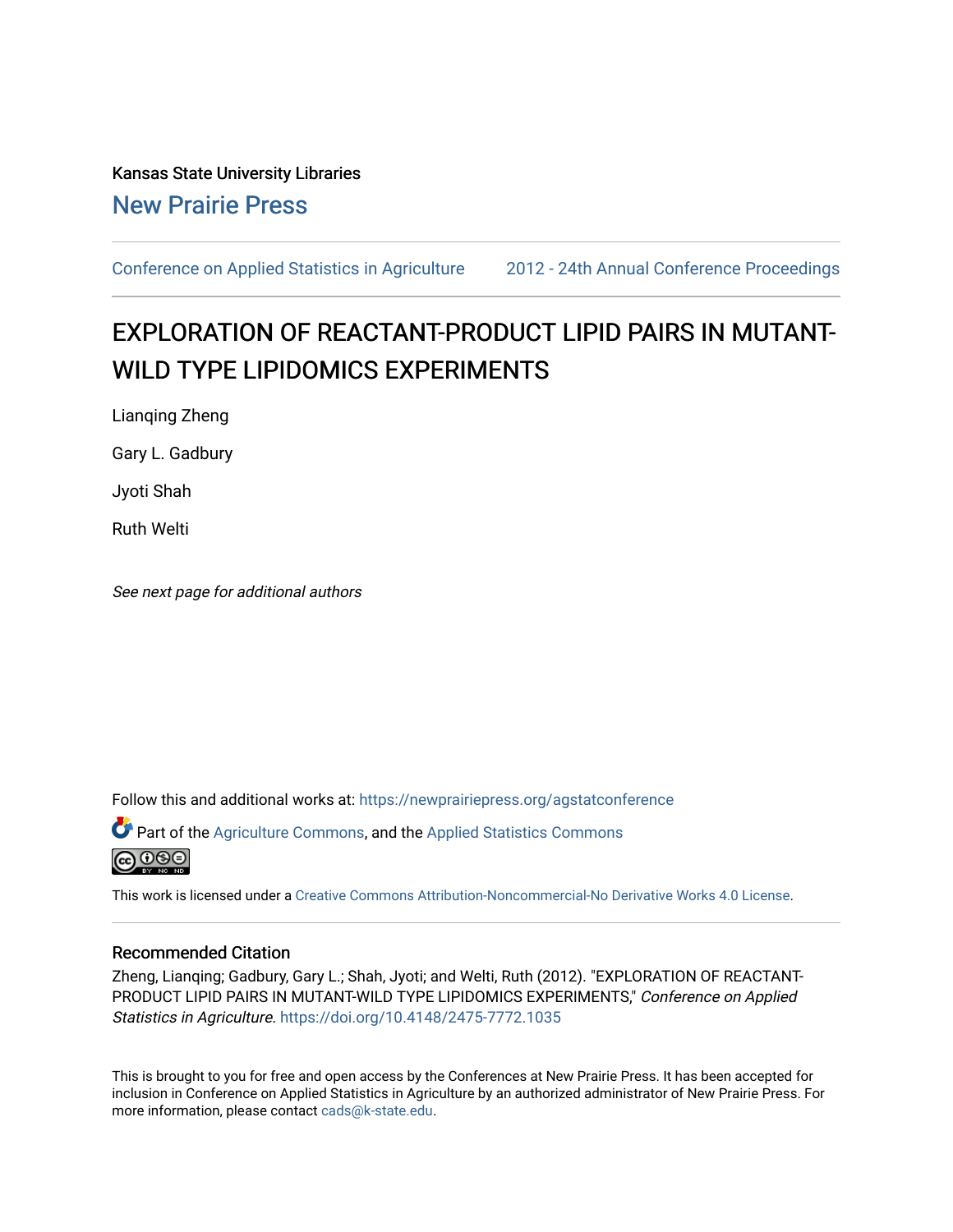## Author Information

Lianqing Zheng, Gary L. Gadbury, Jyoti Shah, and Ruth Welti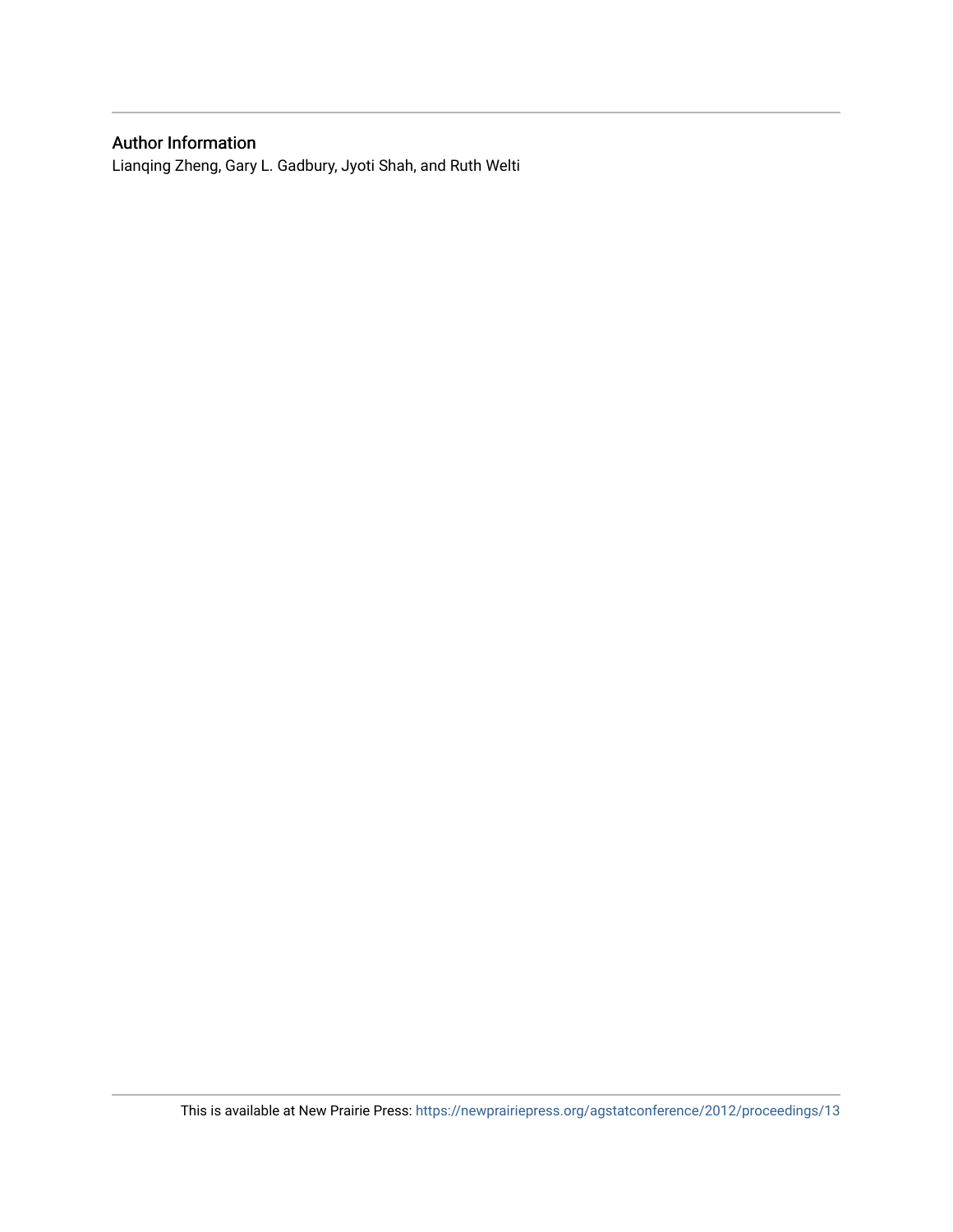# **EXPLORATION OF REACTANT-PRODUCT LIPID PAIRS IN MUTANT-WILD TYPE LIPIDOMICS EXPERIMENTS**

Lianqing Zheng<sup>1</sup>, Gary L. Gadbury<sup>1\*</sup>, Jyoti Shah<sup>2</sup>, Ruth Welti<sup>3</sup> <sup>1</sup>Department of Statistics, Kansas State University, Manhattan, KS 66506, <sup>2</sup>Department of Biological Sciences, University of North Texas, Denton, TX 76203 <sup>3</sup> Division of Biology, Kansas State University, Manhattan, KS 66506

\*Corresponding Author: Gary L. Gadbury, Department of Statistics Kansas State University Manhattan, KS 66506 phone: (785)532-0526, email: gadbury@ksu.edu

**Abstract:** High-throughput metabolite analysis is very important for biologists to identify the functions of genes. A mutation in a gene encoding an enzyme is expected to alter the level of the metabolites which serve as the enzyme's reactant(s) (also known as substrate) and product(s). To find the function of a mutated gene, metabolite data from a wild-type organism and a mutant are compared and candidate reactants and products are identified. The screening principle is that the concentration of reactants will be higher and the concentration of products will be lower in the mutant than in wild type. This is because the mutation reduces the reaction between the reactant and the product in the mutant organism. Based upon this principle, we suggest a method to screen metabolite pairs for candidate reactant-product pairs. Metrics are defined that quantify the effect of a mutation on each potential reaction, represented by a metabolite pair. For reactions catalyzed by well-characterized enzymes, one or more biologically functioning reactant-product pairs are known. Knowledge of the functional reactant-product pairs informs the development of the metrics. The goal is for ranking of the metrics for all possible pairs to reflect the likelihood that a particular metabolite pair is a functional reactant-product pair.

**Key words:** Lipid experiment; Pathway analysis; Reactant-product lipid pairs; Metabolome; Statistic distribution;

## **1. Introduction**

The metabolome is the total collection of the set of small molecule metabolites (Oliver et al. 1998; Oliver 2002; Griffin and Vidal-Puig 2008; Dunn et al. 2005). The metabolome includes metabolic intermediates, hormones, and other products and intermediates of metabolism. Unlike the genome and the proteome whose elements are composed of similar building blocks, the metabolome is a group of dynamic molecules with varied structures. Biologists use metabolic profiling to get a "snapshot" of the composition of metabolites to understand biomolecular functions within organisms. Since metabolites are products of gene and protein function, it can be argued that they provide the most complete description of cellular function (Wu et al. 2005; Raamsdonk et al. 2001). Metabolic studies can be used to address the question of how a gene's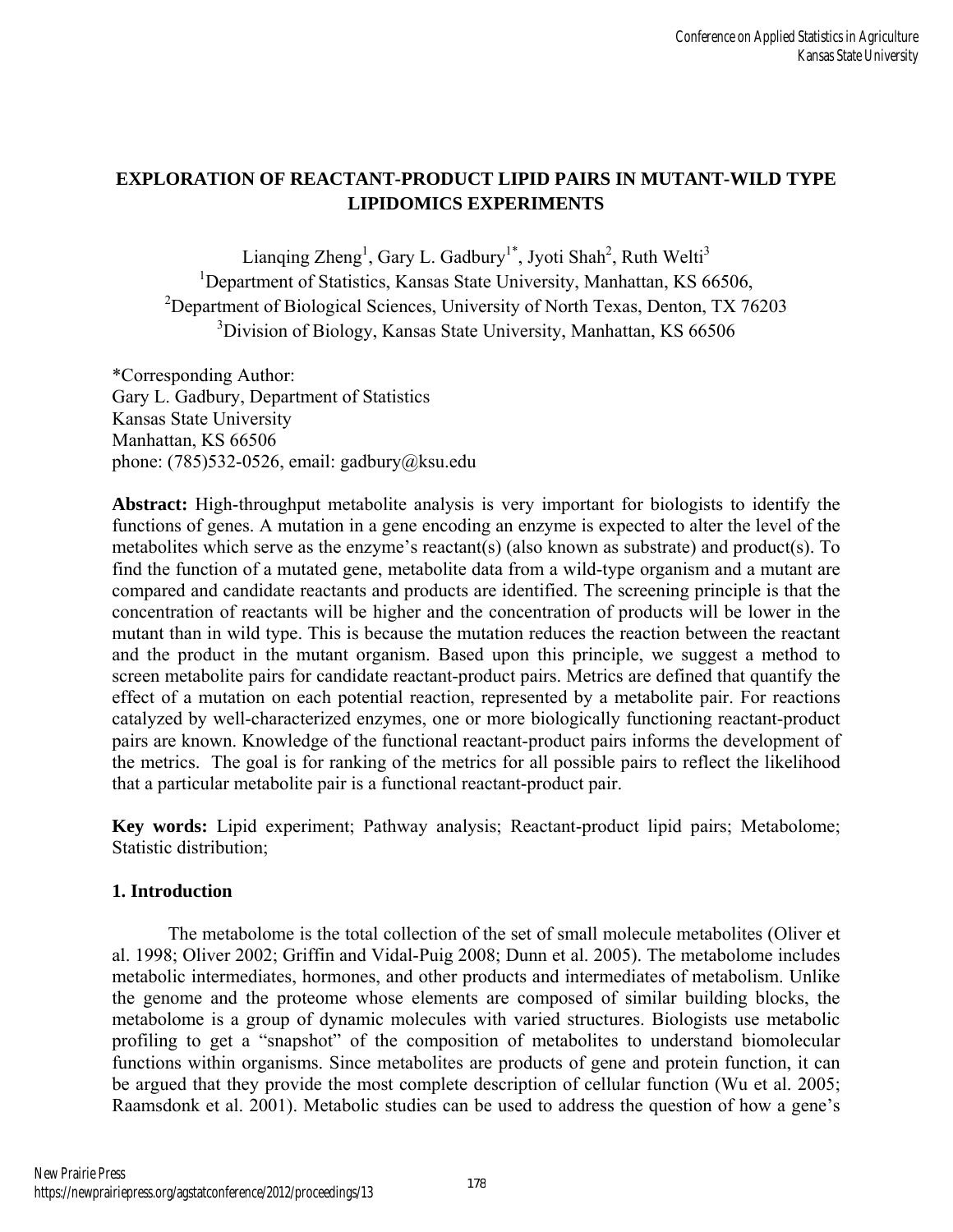mutation affects phenotypes of the organism. Many biologists advocate metabolic profiling in a functional genomics study (Dixon et al. 2006).

One subset of the metabolome, the lipidome, plays an important role in the biochemical processes in the cell. Lipids are compounds of biological origin that are poorly soluble in water but are soluble in nonpolar solvents (Blei and Odian 2006). They include well-known compounds, such as triglycerides, phospholipids, sterols, fat-soluble vitamins, fatty acids, and many others. Many lipids are structural components of cell membranes. The concentration of lipid metabolites in the cell may change due to both internal and external factors (Welti and Wang 2004). Concentrations of lipids reflect enzymatic activities which make and degrade them. The action of enzymes involved in lipid formation and break-down is dependent on the presence of genes encoding the enzymes. If a lipid-metabolizing gene is mutated and its enzyme is no longer made, the levels of the gene product's reactant(s) and product(s) will be altered. Biological reactions may be part of a long chain of reaction paths or reaction networks.

In this paper, we conduct an exploratory analysis of mutation effects on reactant-product pathways in the plant *Arabidopsis thaliana*, a model plant with many available mutants. Using knowledge of certain known pairs whose reaction is modified by the mutation, we define metrics that quantify the effect of the mutation on the reaction. An optimal metric will allow one to rank all possible metabolite pairs in order of the likelihood that the mutation modified the pathway between them. We use experimental data derived from analysis of wild-type plants and those defective in an enzyme involved in the addition of double bonds to fatty acid groups in membrane lipids. The defective enzymes are known as a "desaturases." Table 1 lists abbreviations that are used. For example, DGDG34:6 represents a lipid that has 34 acyl carbons and 6 carbon-carbon double bonds, with a head group DGDG (digalactosyldiacylglycerol). To develop the scheme used to identify a reactant-product pair whose reaction is reduced by a mutation, among all lipid pairs, the notation in table 2 is used, where  $WT =$  wild type and  $MT =$ mutant. Figure 1 illustrates the scheme used to find a reactant and product lipid pair in a metabolic pathway.

In Figure 1, (a)  $A \rightarrow B$  is a general notation for an arbitrary reactant and product pair if A is a reactant and B is its product in the pathway. (b)  $Aw \rightarrow Bw$  is a notation to show that Aw can generate Bw. In the wild type condition, this reaction leads to decreased concentration in Aw and increased concentration in Bw. In step (b), Am  $\rightarrow$  Bm is the notation that indicates that the generation of Bm from Am is reduced if there is a mutation that affects the pathway between reactant and product in the mutant. A decrease in the reaction occurs because the mutation lowers the level of the enzyme that is used to catalyze the reaction. As a result, the concentration of the reactant Am increases, and the level of Bm decreases. In general, if Aw→ Bw and Am  $\rightarrow$  Bm in Figure 1 (b), the reactant A should have higher concentration in the MT group than in the WT group, and the product B should have lower concentration in the MT group than in the WT group. This leads to the two relations shown in (c), i.e.,  $Aw < Am$  and  $Bw > Bm$ . A reactant product pair adhering to the scheme in Figure 1 will be denoted an A-B pair in text that follows. The scheme illustrated in Figure 1 may seem overly simplistic. However, the usefulness of the scheme is enhanced by employing mutant and wildtype samples in the experiment. In a chemical reaction, no matter what the network, reactants (substrates) of a blocked reaction will be increased and products decreased. Other compounds may be affected also, but the substrate and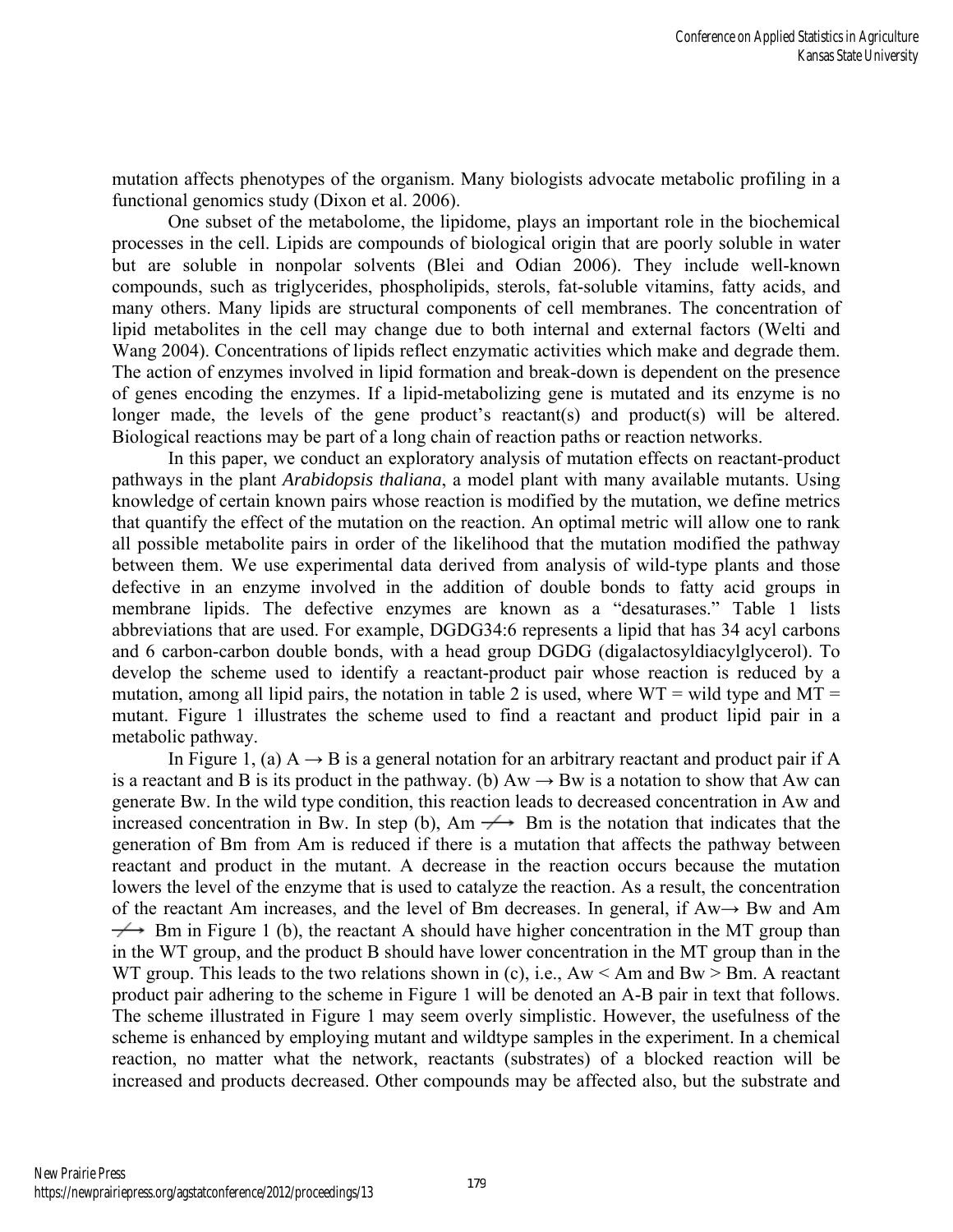products should be among the affected compound group, provided they are measured. Here we are only interested in those points in the network that are altered by the mutation.

**Table 1: Abbreviations used in this paper** 

| <b>DGDG</b>    | digalactosyldiacylglycerol         |
|----------------|------------------------------------|
| fad            | fatty acid desaturase (deficiency) |
| LysoPC         | lysophosphatidylcholine            |
| <b>LysoPG</b>  | lysophosphatidylglycerol           |
| <b>MGDG</b>    | monogalactosyldiacylglycerol       |
| <b>PA</b>      | phosphatidic acid                  |
| PC             | phosphatidylcholine                |
| <b>PE</b>      | phosphatidylethanolamine           |
| P <sub>G</sub> | phosphatidylglycerol               |
| PI             | phosphatidylinositol               |
| PS             | phosphatidylglycerol               |

**Table 2: The reactant-product notation in the wild type and mutant groups** 

| A       | Reactant in the pathway      |
|---------|------------------------------|
| B       | Product in the pathway       |
| $A_w$   | Reactant concentration in WT |
| $A_m$   | Reactant concentration in MT |
| $B_{w}$ | Product concentration in WT  |
| $B_m$   | Product concentration in MT  |



**Figure 1: The principle used to find reactant and product A-B lipid pairs** 

If A is the reactant and B is the product in the pathway in **(a)**, then reactant A can generate B in the WT, i.e.,  $Aw \rightarrow Bw$ , but A cannot generate B in the MT group, i.e.,  $Am \rightarrow Bm$  in **(b)**. As a result, Aw < Am and Bw > Bm as shown in **(c)** (Fan 2010).

Data from six lipidomic experiments (see the detailed experimental information in Fan 2010) were collected on mutant plants with mutations in genes with known functions. These mutations were *fad2* (Okuley et al. 1994), *fad3* (Arondel et al. 1992), *fad4* (Gao et al. 2009), *fad5*  (Mekhedov et al. 2000), *fad6* (Falcone et al. 1994), and *fad7* (Iba et al. 1993 and Gibson et al. 1994). A total of  $2\begin{pmatrix} 1 & 4 & 1 \\ 2 & 6 & 1 \end{pmatrix}$  = 19740 2  $2\binom{141}{2} =$ J  $\backslash$  $\overline{\phantom{a}}$  $\setminus$  $\binom{141}{ }$  = 19740 lipid pairs from the 141 lipids were considered in each of the six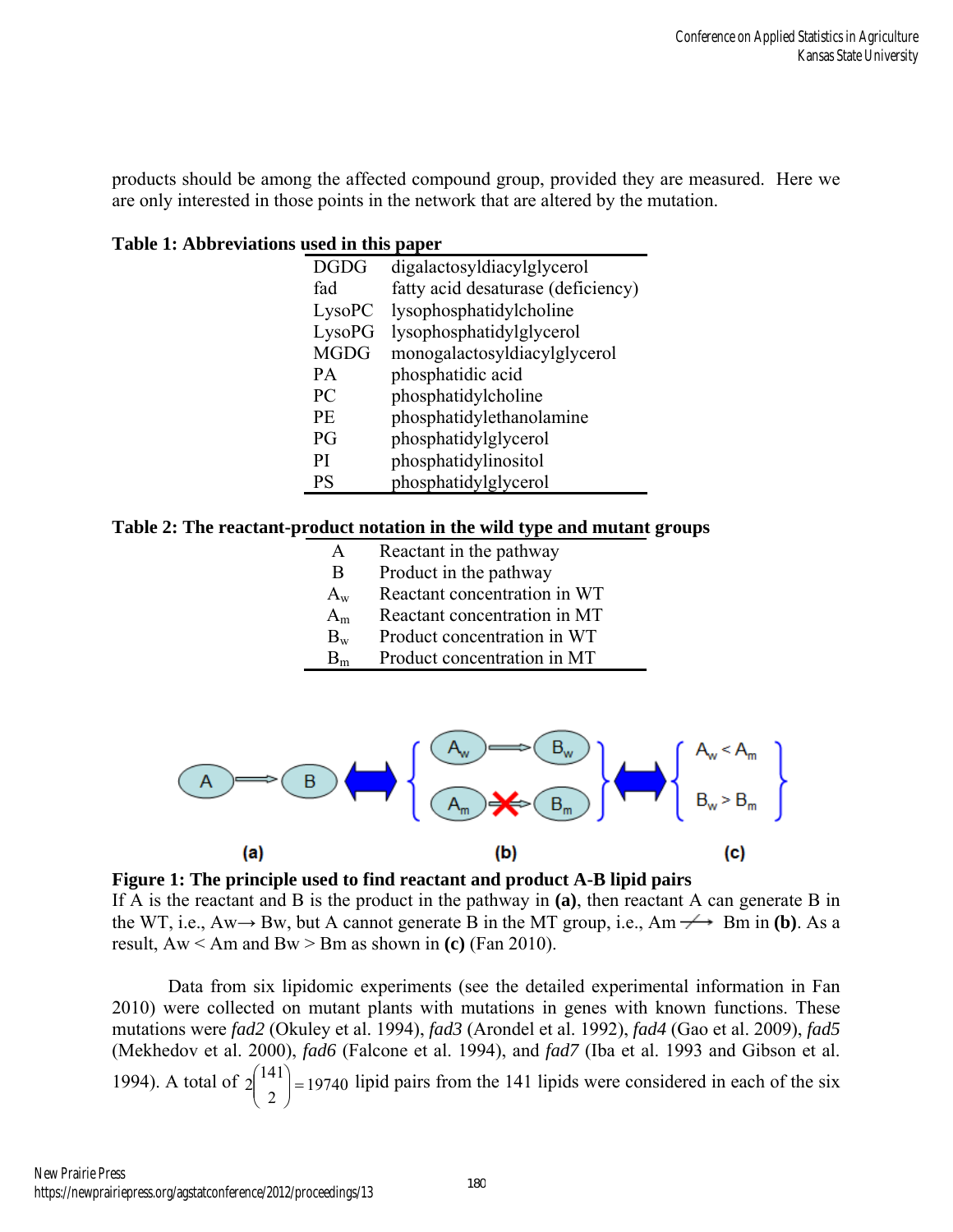different lipidomic experiments. There were 5 samples in the WT group and 5 samples in the MT group. To discriminate the possible reactant-product pairs in the 19740 arbitrary lipid pairs, a list of known reactant-product pairs were used as a criterion for developing a method to identify A-B pairs whose reaction is blocked by the mutation. These biologically functional lipid pairs have attributes that were explained in Fan (2010). These criteria, combined with knowledge of the particular mutation, assist the biologist in providing candidate biologically functional pairs that can be used to establish statistical metrics that quantify characteristics of these pairs. The goal herein is to use patterns that are apparent in the data for known biologically functional pairs to propose an exploratory method and metrics to identify candidate pairs in future experiments where the function of the mutation in the lipid pathway is unknown.

Other approaches have been proposed for exploring and identifying metabolite networks. The main principle in many methods seeking to detect one metabolite in the pathway of another metabolite is to measure and analyze the change of concentration of the metabolites. Raamsdonk et al. (2001) introduced a technique to find the function of "silent" genes using metabolite level changes in a single-celled organism, *Saccharomyces cerevisiae*, a species of yeast. The researchers expected to reveal the role of unknown genes by comparing the metabolite profile of yeast with mutations in those genes to those of mutants in genes of known function using a coresponse coefficient in an approach they called FANCY (Functional Analysis by Co-responses in Yeast). The method in Raamsdonk et al. (2001) is closest to the approach proposed herein; however, their method considered concentration changes in six metabolites with respect to a single reference metabolite and used a subset of the information that is used here when defining metrics.

Another method that has been used in metabolic pathway analysis is correlation analysis (Weckwerth et al. 2004; Fukushima et. al. 2011; Steuer 2006). Correlation analysis emphasizes that the metabolic fluctuation might have a linear association between the metabolite concentrations of a metabolite pair in the WT and in the MT groups. Fukushima et al. (2011) used Spearman's correlation to find correlations between pairs of metabolites that were significantly different from zero in two parts of a plant, the aerial and roots. They also tested for correlations between the pairs that were significantly different between aerial and root parts of the plant. Local False Discovery Rate (*lfdr*) was used for multiple testing control.

We used Spearman's correlation analysis as reported in Fukushima et al. (2011) to determine if the technique was effective in identifying the biologically functional pairs in our lipid data sets. The tests of correlations did not detect any biologically functional pairs that were statistically different between the WT and the MT groups, so the use of correlation analysis does not appear useful for the problem considered here. New metrics are needed for quantifying A-B pairs whose reaction is blocked by the mutation.

#### **2. Data Exploration and Definition of Metrics**

Here, we refine the supporting evidence for a mutation effect (as shown in Figure 1) into a statistic(s). The method is exploratory and does not rely on distributional assumptions and accommodates potential nonlinear relations and zero values that are present in the data sets. Another limitation for developing statistical methods with these data is small sample sizes. Small sample sizes are not uncommon in metabolomics, and they present difficulties for using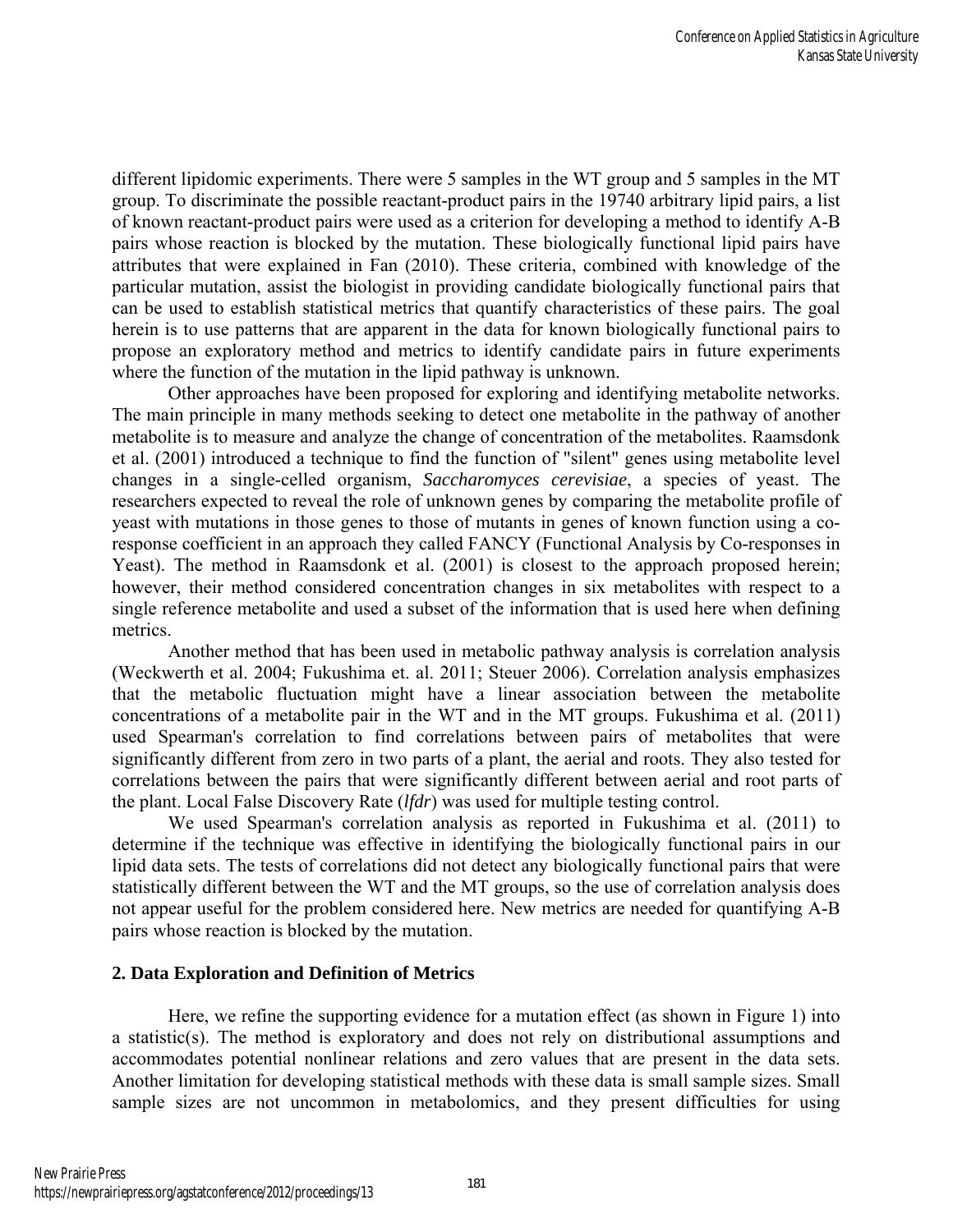*i*

assumptions of normality or application to central limit theorem and for use of correlation for quantifying relationships. Raamsdonk et al. (2001) analyzed their metabolomic data with 3 samples in each treatment. In this experiment, 5 samples are taken for each treatment. Another challenge with metabolite data is a likely high-dimensional dependence structure among lipids and their concentrations. If there is a long chain of reactant and product pathways, one lipid's concentration change may be associated with all other lipids on the pathway. Therefore, one change in concentration of a lipid in the network might cause a sequence of changes in the pathway or the pathway networks (Steuer et al. 2003). However, as noted earlier substrates of a blocked enzyme will be increased and products decreased and this principle is used here in defining metrics to rank candidate lipid pairs whose reaction is blocked by the mutation. We do assume that the samples themselves are independent of each other.

In the following part of this analysis, data from the *fad2* experiment are used as an illustration. The other five data sets have similar properties. The unit of the data is nmol per mg dry weight. The first 5 samples are from the WT group and the last 5 samples are from the MT group. Table 3 lists all the notations for the samples before scaling.

#### **Table 3: Notations used for one reactant A and product B in a lipid pair**

*n*: The sample size in each group.

*i* : Subscript  $i = 1, 2$  to denote the "treatment,"  $1 = WT$  and  $2 = MT$ .

*j* : Subscript  $j = 1, 2, ..., n$  denotes sample within treatment.

#### **Before scaling:**

 $x_{ij}$ : The concentration for the *j*<sup>th</sup> sample in the *i*<sup>th</sup> treatment for one lipid.

 $\bar{x}_{i\bullet}$ : The group mean in the *i*<sup>th</sup> treatment for one lipid.

 $\overline{x}_{\bullet}$ : The overall mean across two treatment groups for one lipid,  $\overline{x}_{\bullet} = \frac{1}{2n} \sum_{i=1}^{2} \sum_{j=1}^{n}$  $2n \sum_{i=1}^{n} \sum_{j=1}^{n}$ 1 *n*  $\bar{x}_{\bullet \bullet} = \frac{1}{2n} \sum_{i=1}^{2} \sum_{j=1}^{n} x_{ij}$ .

*s* : Standard deviation for one lipid across two treatments,  $2n-1$  $\sum_{i=1}^{n} \sum_{i=1}^{n} (x_{ii} - \overline{x}_{\bullet \bullet})$ 1 2  $\overline{a}$ - $=\sqrt{\frac{\sum\sum\limits_{i} (x_{ij} - \overline{x}_{\bullet \bullet}}{2}}$ *n*  $x_{ii} - \overline{x}$  $s = \sqrt{\frac{i}{n}}$ *n*  $\frac{\sum_{j=1}^{N} (x_{ij} - x_{\bullet \bullet})}{\sum_{j=1}^{N}}$ .

 $x_{Aij}$ : The concentration of *j*<sup>th</sup> sample for lipid A in the *i*<sup>th</sup> treatment.

 $x_{Bij}$ : The concentration of *j*<sup>th</sup> sample for B in the *i*<sup>th</sup> treatment.

 $\bar{x}_{4}$  : The mean concentration of A across two treatments.

 $\bar{x}_{\text{free}}$ : The mean concentration of B across two treatments.

 $\bar{x}_{Ai}$  : The mean concentration of A in the *i*<sup>th</sup> treatment.

 $\overline{x}_{\text{B}_i \bullet}$ : The mean concentration of B in the *i*<sup>th</sup> treatment.

Different lipids are found at varying concentrations in biological samples, with some having substantially greater abundance than others. This presents challenges to evaluate reactantproduct pairs in a pathway. Thus a first step is to scale lipid concentrations so that different pairs are comparable using a single metric. This scaling should not alter the relative positioning of lipids with respect to one another and, thus, alter the nature of the mutation's effect on the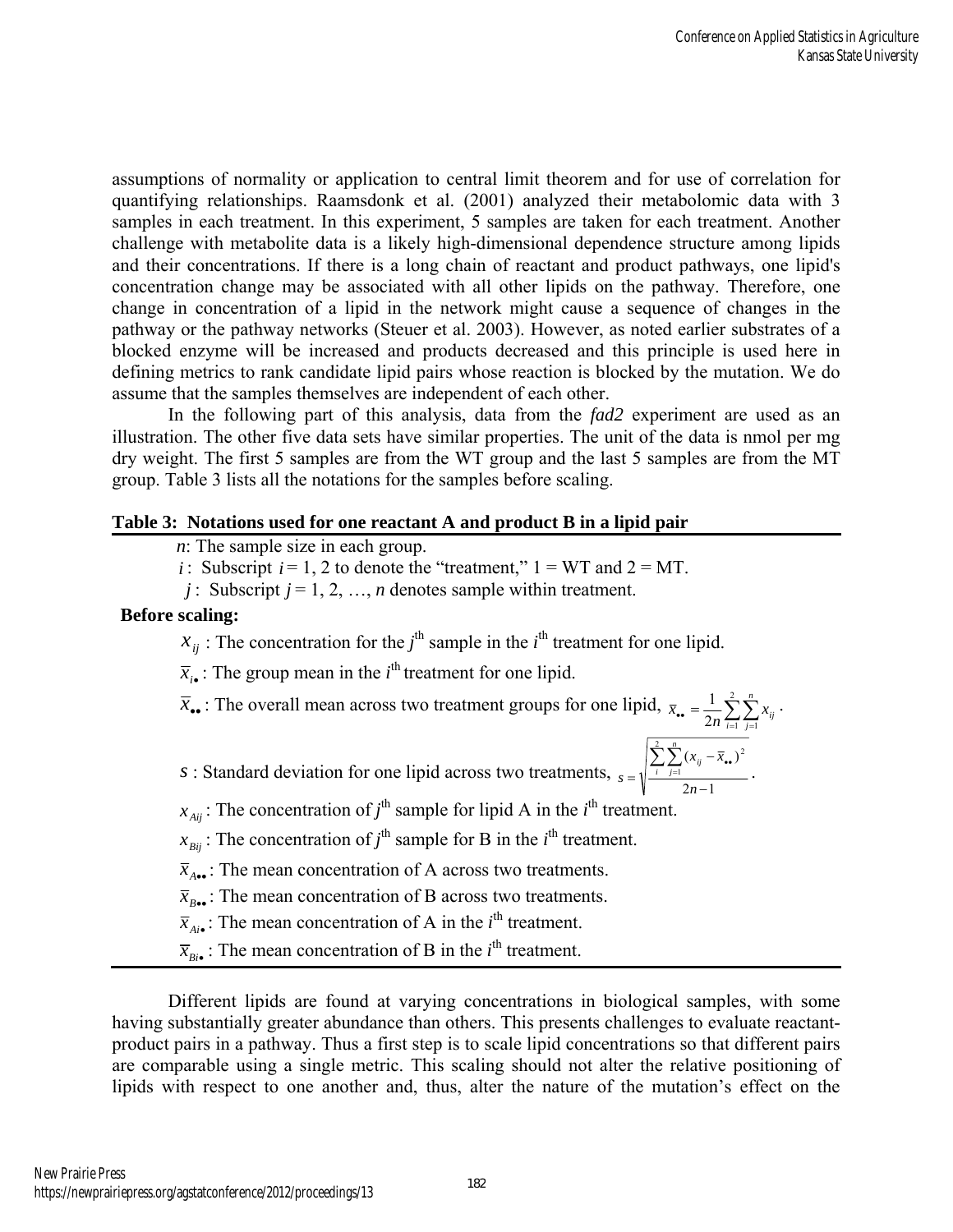reaction. Lipid cconcentrations are centered and scaled by using the standardization formula,  $z_{ij}$ , given below.

#### **After scaling:**

Let *s*  $z_{ij} = \frac{x_{ij} - \bar{x}_{\bullet \bullet}}{n}$ . Then all quantities above that are defined before scaling have corresponding quantities after scaling, and are denoted by the variable *z* instead of *x*.

**Proposition 1:** Consider a single lipid and denote the concentration by  $x_{ij}$  for the *j*<sup>th</sup> sample in the  $i<sup>th</sup>$  treatment, where  $i = 1, 2,$  and  $j = 1, 2, ..., n$ . Then,  $|\bar{z}_{i\bullet}| \leq \sqrt{1 - \frac{1}{2n}}$  for  $i = 1, 2$  and

$$
\left|\overline{z}_{1\bullet}-\overline{z}_{2\bullet}\right|\leq 2\sqrt{1-\frac{1}{2n}}\ .
$$

*Proof:* It is clear that  $\overline{z}_{\bullet} = \frac{1}{2} \sum \sum z_{ii} = 0$ 2  $1\sqrt{2}$  $\frac{1}{2n} \sum_{i=1}^{n} \sum_{j=1}^{n} z_{ij} =$ *n*  $\overline{z}_{\bullet} = \frac{1}{2n} \sum_{i=1}^{n} \sum_{j=1}^{n} z_{ij} = 0$  and equal samples in each group implies  $\overline{z}_{1\bullet} = -\overline{z}_{2\bullet}$ . So if we focus on  $\overline{z}_{1\bullet}$ , we have

$$
\overline{z}_{1\bullet} = \frac{1}{n} \sum_{j=1}^{n} z_{1j} = \frac{1}{n} \sum_{j=1}^{n} \frac{x_{1j} - \overline{x}_{\bullet \bullet}}{s} = \frac{1}{n} \frac{\sum_{j=1}^{n} (x_{1j} - \overline{x}_{\bullet \bullet})}{s}.
$$
(1)

The numerator of (1) can be calculated as

$$
\sum_{j=1}^n (x_{1j} - \overline{x}_{\bullet \bullet}) = \frac{1}{2} (n \overline{x}_{1 \bullet} - n \overline{x}_{2 \bullet}) = \frac{n}{2} (\overline{x}_{1 \bullet} - \overline{x}_{2 \bullet}).
$$

Then,

$$
(2n-1)s^{2} = \sum_{i=1}^{2} \sum_{j=1}^{n} (x_{ij} - \overline{x}_{\bullet.})^{2} = \sum_{j=1}^{n} (x_{1j} - \overline{x}_{\bullet.})^{2} + \sum_{j=1}^{n} (x_{2j} - \overline{x}_{\bullet.})
$$
  
\n
$$
= \sum_{j=1}^{n} (x_{1j} - \overline{x}_{1.} + \overline{x}_{1.} - \overline{x}_{\bullet.})^{2} + \sum_{j=1}^{n} (x_{2j} - \overline{x}_{2.} + \overline{x}_{2.} - \overline{x}_{\bullet.})^{2}
$$
  
\n
$$
= \sum_{j=1}^{n} (x_{1j} - \overline{x}_{1.})^{2} + n(\overline{x}_{1.} - \overline{x}_{\bullet.})^{2} + 2(\overline{x}_{1.} - \overline{x}_{\bullet.}) \sum_{j=1}^{n} (x_{1j} - \overline{x}_{1.})
$$
  
\n
$$
+ \sum_{j=1}^{n} (x_{2j} - \overline{x}_{2.})^{2} + n(\overline{x}_{2.} - \overline{x}_{\bullet.})^{2} + 2(\overline{x}_{2.} - \overline{x}_{\bullet.}) \sum_{j=1}^{n} (x_{2j} - \overline{x}_{2.})
$$
  
\n
$$
= \sum_{j=1}^{n} (x_{1j} - \overline{x}_{1.})^{2} + n(\overline{x}_{1.} - \overline{x}_{\bullet.})^{2} + \sum_{j=1}^{n} (x_{2j} - \overline{x}_{2.})^{2} + n(\overline{x}_{2.} - \overline{x}_{\bullet.})^{2}
$$
  
\n
$$
= \sum_{j=1}^{n} (x_{1j} - \overline{x}_{1.})^{2} + \sum_{j=1}^{n} (x_{2j} - \overline{x}_{2.})^{2} + n(\overline{x}_{1.} - \frac{\overline{x}_{1.} + \overline{x}_{2.}}{2})^{2} + n(\overline{x}_{2.} - \frac{\overline{x}_{1.} + \overline{x}_{2.}}{2})^{2}
$$
  
\n
$$
= \sum_{j=1}^{n} (x_{1j} - \overline{x}_{1.})^{2} + \sum_{j=1}^{n} (x_{2j} - \overline{x}_{2.})^{2} + \
$$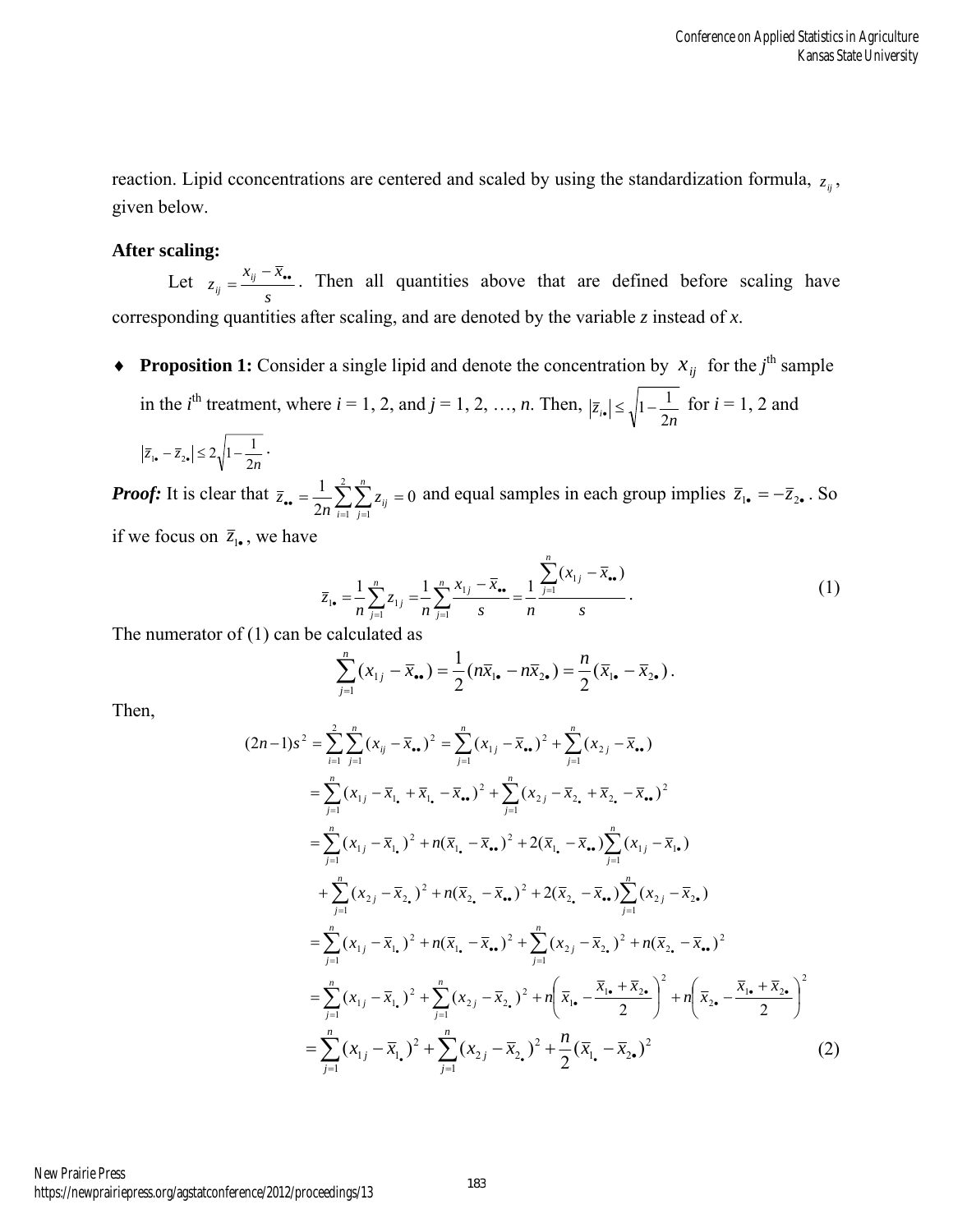Using (2) and (1) results in,

$$
\overline{z}_{\mathbf{i}\bullet}^{2} = \left(\frac{1}{n}\frac{\sum_{j=1}^{n}(x_{1j}-\overline{x}_{\bullet\bullet})}{s}\right)^{2} = \frac{(2n-1)}{n^{2}}\cdot\frac{\left(\frac{n}{2}(\overline{x}_{1\bullet}-\overline{x}_{2\bullet})\right)^{2}}{\sum_{j=1}^{n}(x_{1j}-\overline{x}_{1\bullet})^{2}+\sum_{j=1}^{n}(x_{2j}-\overline{x}_{2\bullet})^{2}+\frac{n}{2}(\overline{x}_{1\bullet}-\overline{x}_{2\bullet})^{2}}
$$

For one lipid, let  $SSW_1 = \sum_{j=1}^{n} (x_{1j} - \overline{x}_{1}$ .  $SSW_1 = \sum_{j=1}^{ } (x_{1j} - \bar{x})$  $Z_1 = \sum_{j=1}^{n} (x_{1j} - \bar{x}_{1.})^2$ , and  $SSW_2 = \sum_{j=1}^{n} (x_{2j} - \bar{x}_{2.})^2$  $SSW_2 = \sum_{j=1}^{\infty} (x_{2j} - \bar{x})$  $\bar{X}_2 = \sum_{i=1}^{n} (x_{2i} - \bar{x}_{2\bullet})^2$ , then  $\overline{z}_{1\bullet}^2 = \frac{(2n-1)}{4} \frac{(x_{1\bullet} - x_{2\bullet})^2}{SSW_1 + SSW_2 + \frac{n}{2}(\overline{x}_{1\bullet} - \overline{x}_{2\bullet})^2}$  $\overline{x}_{1\bullet}^2 = \frac{(2n-1)}{4} \frac{(\overline{x}_{1\bullet} - \overline{x}_{2\bullet})^2}{SSW_1 + SSW_2 + \frac{n}{2}(\overline{x}_{1\bullet} - \overline{x}_{2\bullet})}$  $(\overline{x}_{1\bullet} - \overline{x}_{2\bullet})$ 4  $(2n-1)$  $\bullet$   $\mathcal{M}_{2\bullet}$  $\frac{2}{4} = \frac{(2n-1)}{4} \frac{(x_1 - x_2)}{SSW_1 + SSW_2 + \frac{n}{2}(\bar{x}_1 - \bar{x}_2)}$  $=\frac{(2n-1)}{2}$   $(\bar{x}_{1.})$  $SSW_1 + SSW_2 + \frac{n}{2}(\overline{x}_{1\bullet} - \overline{x})$  $\overline{z}_{1\bullet}^2 = \frac{(2n-1)}{2}$   $\frac{(\overline{x}_1 - \overline{x}_2)^2}{(x_1 - \overline{x}_2)^2}$ 

For the reciprocal of 
$$
\overline{z}_{1\bullet}^2
$$
,  $\frac{1}{|\overline{z}_{1\bullet}^2|} = \frac{4}{2n-1} \frac{SSW_1 + SSW_2 + \frac{n}{2}(\overline{x}_{1\bullet} - \overline{x}_{2\bullet})^2}{(\overline{x}_{1\bullet} - \overline{x}_{2\bullet})^2}$ ,  
i.e., 
$$
\frac{1}{\overline{z}_{1\bullet}^2} = \frac{2n}{2n-1} + \frac{4}{2n-1} \frac{SSW_1 + SSW_2}{(\overline{x}_{1\bullet} - \overline{x}_{2\bullet})^2}.
$$
(3)

Let 
$$
\Delta = \frac{4}{2n-1} \frac{SSW_1 + SSW_2}{(\bar{x}_{1.} - \bar{x}_{2.})^2}
$$
, then  $\frac{1}{\bar{z}_{1.}^2} = \frac{2n}{(2n-1)} + \Delta$ . So  $\bar{z}_{1.}^2 = \frac{1}{\frac{2n}{(2n-1)} + \Delta}$ .

The max  $(\bar{z}_{1\bullet}^2)$  should occur when  $\Delta \to 0$  which begins to happen when  $\bar{x}_{1\bullet} - \bar{x}_{2\bullet} > 0$  and the two within sums of squares,  $SSW_1$  and  $SSW_2$ , are close to zero. So  $\overline{z}_{1\bullet}^2 \le \frac{2n-1}{2n}$  $\overline{z}_{1\bullet}^2 \leq \frac{2n}{2\pi}$ 2  $\frac{2}{1•} \leq \frac{2n-1}{2}$  $\sum_{i=1}^{n} \frac{2n-1}{2n}$  or  $|\overline{z}_{1\bullet}| \le \sqrt{1 - \frac{1}{2n}}$ *z* 2  $\left|\frac{1}{1-\frac{1}{2}}\right| \leq \sqrt{1-\frac{1}{2}}$ . Similarly, *n z* 2  $|z_{\bullet}| \leq \sqrt{1 - \frac{1}{2n}}$ . Therefore,  $|\overline{z}_{1\bullet} - \overline{z}_{2\bullet}| \leq 2\sqrt{1 - \frac{1}{2n}}$  holds. When *n* becomes large, this upper bound is close to 2. ■

After data are centered and scaled, Proposition 1 gives the following results.

- 1. For the data described here with  $n = 5$ ,  $|\overline{z}_{i_0}| \leq \sqrt{1 \frac{1}{4.0}} = 0.949$ . 10  $|\bar{z}_{i\bullet}| \leq \sqrt{1 - \frac{1}{10}} = 0.949$ . As *n* gets large,  $max|\overline{z}_{i\bullet}|$  goes to 1.
- 2. For a lipid pair, A and B, with two dimensional means given by  $(\bar{z}_{A1\bullet}, \bar{z}_{B1\bullet})$  and  $(\bar{z}_{A2\bullet}, \bar{z}_{B2\bullet})$  for the wild type and mutant groups, respectively, the maximum Euclidian distance between them is 2.684 for  $n = 5$  and approaches  $\sqrt{8} = 2.828$ as sample size increases.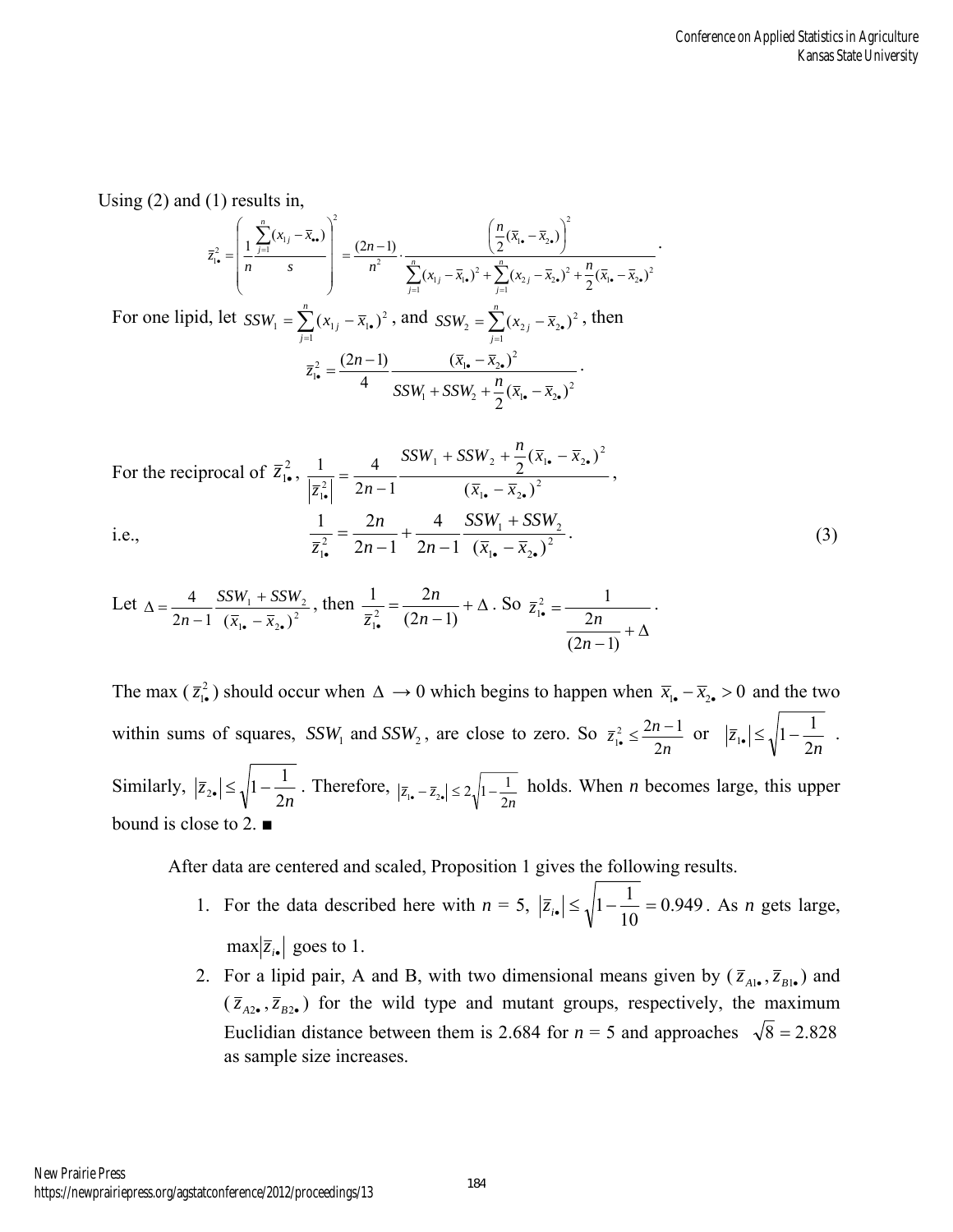3. Defining

$$
SS_{between} = SSD = (\overline{z}_{A1\bullet} - \overline{z}_{A2\bullet})^2 + (\overline{z}_{B2\bullet} - \overline{z}_{B1\bullet})^2 = SS_{between,A} + SS_{between,B} \text{ and}
$$
  
\n
$$
SS_{within} = \sum_{i=1}^{2} \sum_{j=1}^{5} \left[ (z_{Aij} - \overline{z}_{Ai\bullet})^2 + (z_{Bij} - \overline{z}_{Bi\bullet})^2 \right] = SS_{within,A} + SS_{within,B},
$$
  
\na. 
$$
SS_{between} = 0 \text{ implies that the lipid means } |\overline{z}_{1\bullet}| \approx 0 \text{ for each lipid.}
$$
  
\nb. If  $SS_{within} \gg SS_{between}$ , both group centers are close to the origin (0, 0).

Figure 2 shows the relative position in the WT and MT groups for the same lipid pair before and after scaling. The relative positions of the WT and MT groups remain the same in the two plots. Another result worth noting is that Pearson's sample correlation coefficient between a pair of lipids is unchanged after scaling the data as described above.



**Figure 2: Example scatter plots of one lipid pair before and after scaling** 

Lipid PC34\_1 (A, PC34:1, putative reactant) and lipid PC34\_2 (B, PC34:2, putative product), which form a lipid pair, are plotted before (left panel) and after scaling (right panel).

After centering and scaling, a total 19740 lipids are paired to determine whether or not the concentration change in the pair follows the scheme shown in Figure 1 and given here by  $\bar{z}_{A1}$  <  $\bar{z}_{A2}$  and  $\bar{z}_{B1}$  >  $\bar{z}_{B2}$ . Note that each lipid is allowed to be a candidate product or reactant prior to the below screening procedure. For convenience and to quantify the scheme in Figure 1, define a variable *y*, where

$$
y = I_{\{\bar{z}_{A1\bullet} < \bar{z}_{A2\bullet}\}} + I_{\{\bar{z}_{B1\bullet} > \bar{z}_{B2\bullet}\}}.
$$
 (4)

When both  $\bar{z}_{A1} \leq \bar{z}_{A2}$  and  $\bar{z}_{B1} \geq \bar{z}_{B2}$  hold, A and B are a lipid pair that satisfy the screening procedure for a reactant-product pair, and  $y = 2$ . The arbitrary lipid pairs that satisfy the conditions  $y = 2$  will be used to prescreen the sample of all lipid pairs when defining metrics in the section that follows. Note that  $y = 0$  reflects the same pair but with product and reactant roles reversed, and that  $y = 1$  implies that both lipids are either reactants or products but the two together are not a reactant-product pair.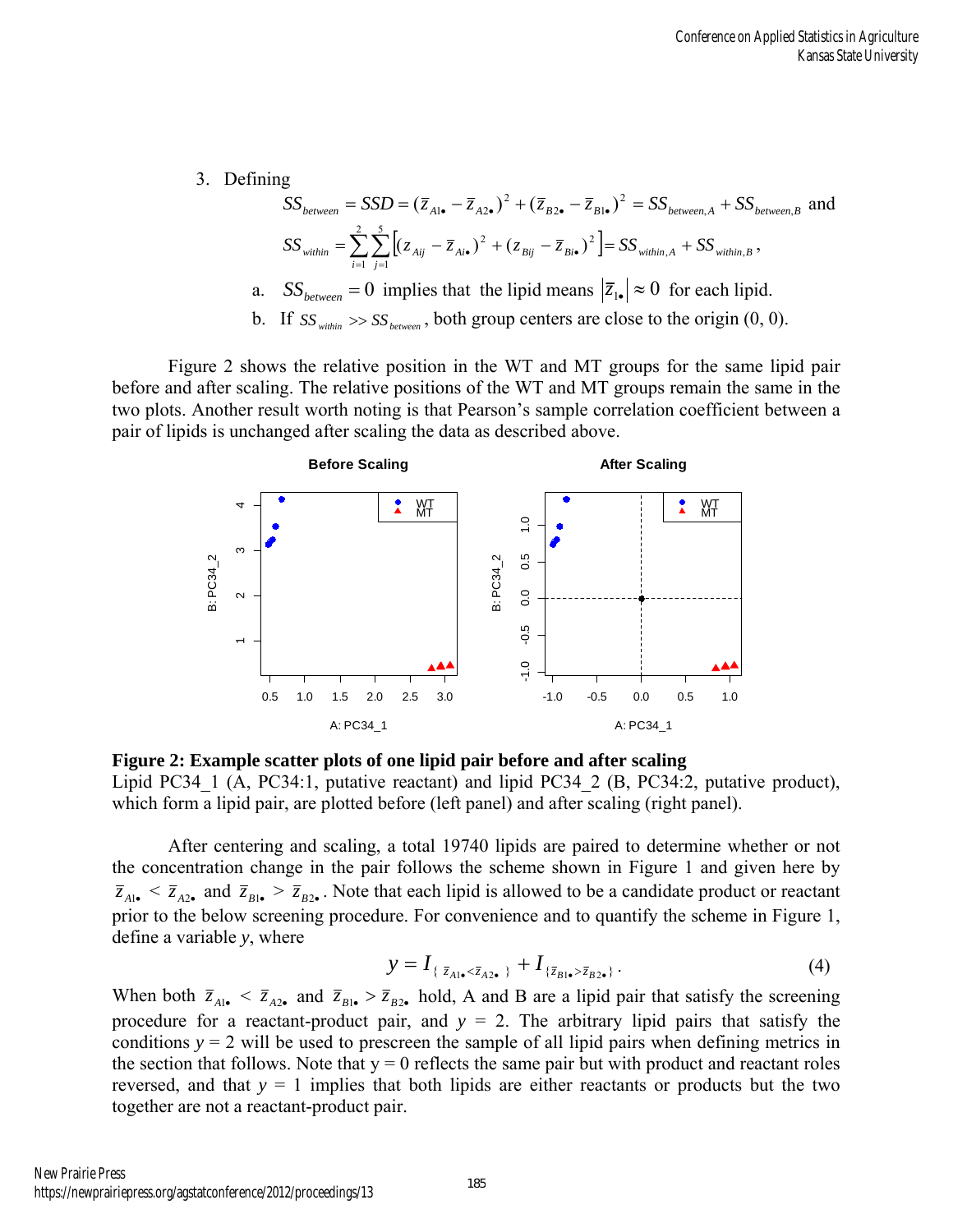# **3. Example**

The biologically functional reactant-product pairs are used as a standard to compare with all other arbitrary lipid pairs. Figure 3 shows the scatter plot characteristics of nine biologically functional reactant-product pairs in the data set *fad2*. There are in total 18 biologically functional pairs in the *fad2* data set. The remaining scatter plots from the biologically functional pairs are all similar to those in Figure 3. All have similar patterns: WT is in the upper left corner, MT is in the lower right corner. Their concentration relationships satisfy the screening scheme in Figure 1 which is  $\bar{z}_{A1} \leq \bar{z}_{A2}$  and  $\bar{z}_{B1} \geq \bar{z}_{B2}$  with mean differences between WT and MT near the maximum derived in the Proposition. In fact, in all other mutant data sets that we have evaluated, the same patterns as shown in Figure 3 are apparent for any known biologically functional substrate-product pairs.



**Figure 3: Scatter plots of nine biologically functional pairs in** *Fad2*

In each panel, the 5 blue circles represent the WT group with coordinates  $(z_{A1}, z_{B1})$  and the 5 red triangles stand for the MT group with coordinates  $(z_{A2j}, z_{B2j})$ . The x-axis is the concentration of the reactant A and the y-axis is the concentration of the product B.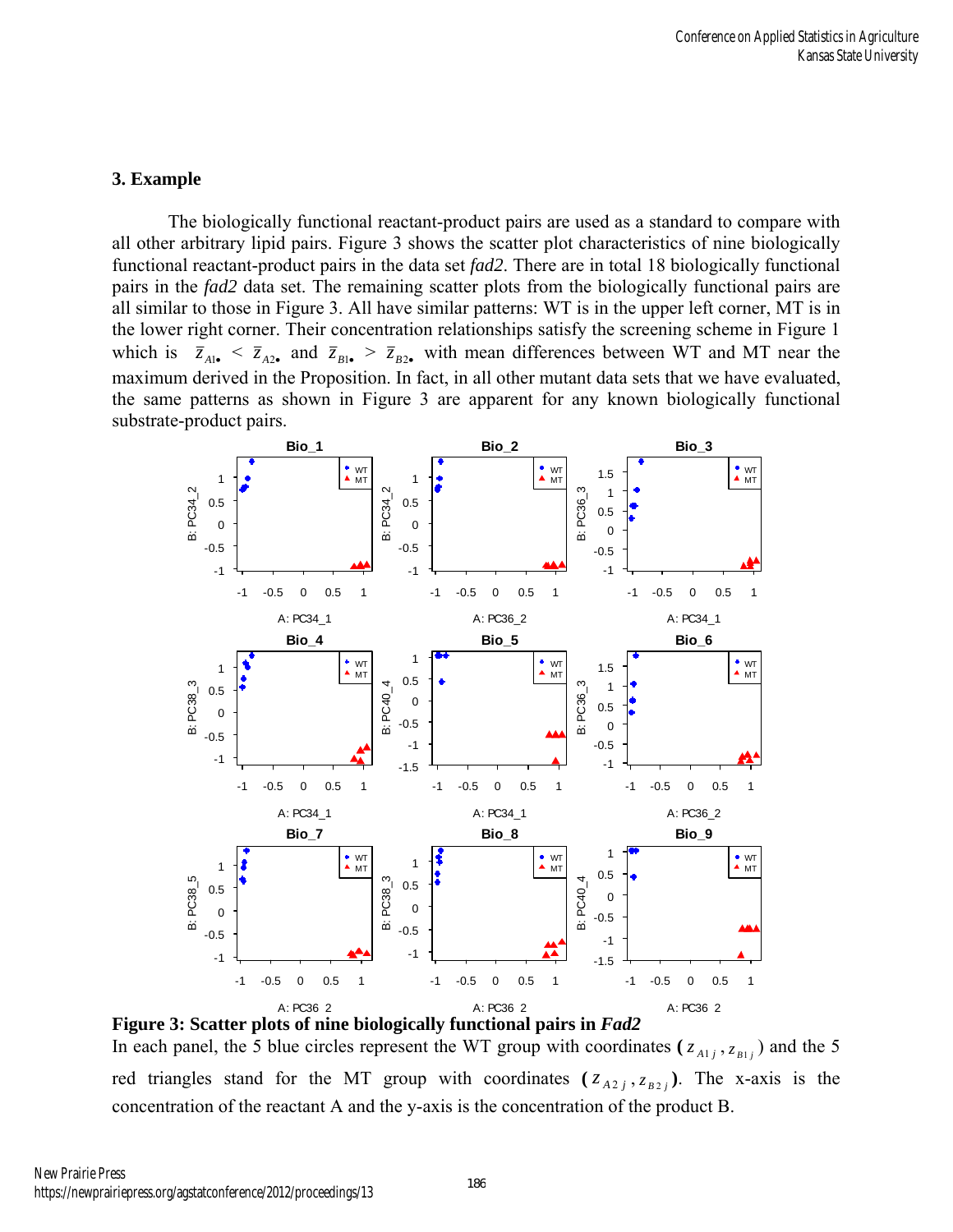**Three Summary Statistics:** Three summary test statistics are developed according to patterns seen in exploratory data analysis. These three are denoted tg, SSD, and –log(R) statistics. The distributions of these statistics from the *fad2* data are shown in Figure 4. The statistics are computed from each candidate lipid reactant-product pair in the scaled data (i.e., those pairs satisfying the  $y = 2$  screening criteria).



#### **Figure 4: The distributions of the three test statistics.**

The red dashed vertical lines show the statistics for the biologically functional lipid pairs in data set *fad2*.

#### **Statistic 1: tg**

This tg is the ratio of a lipid product B group mean difference to a reactant A group mean difference, and is defined as

$$
tg = \frac{\overline{z}_{B1\bullet} - \overline{z}_{B2\bullet}}{\overline{z}_{A2\bullet} - \overline{z}_{A1\bullet}},\tag{5}
$$

where the means  $\bar{z}_{Ai}$  and  $\bar{z}_{Bi}$  were defined earlier. According to exploratory data analyses, the positions for the two dimensional groups WT and MT most representative of biologically functional pairs is a 135 degree angle with the x-axis, which leads to tg  $= 1$ . The red lines in the tg distribution in Figure 4(a) show the biologically functional pairs with tg values that are all close to 1. Raamsdonk et al. (2001) used a measurement based on tg (actually an arctangent transformation of it) in defining the co-response coefficient Ω which was a ratio of the log concentration change in their FANCY approach.

#### **Statistic 2: SSD**

SSD is a squared distance between the two group centers and given by

$$
SSD = SS_{between} = (\overline{z}_{A1\bullet} - \overline{z}_{A2\bullet})^2 + (\overline{z}_{B1\bullet} - \overline{z}_{B2\bullet})^2. \tag{6}
$$

Large SSD, or inter-group distance, corresponds to biologically functional pairs. These results are shown in Figure 4(b).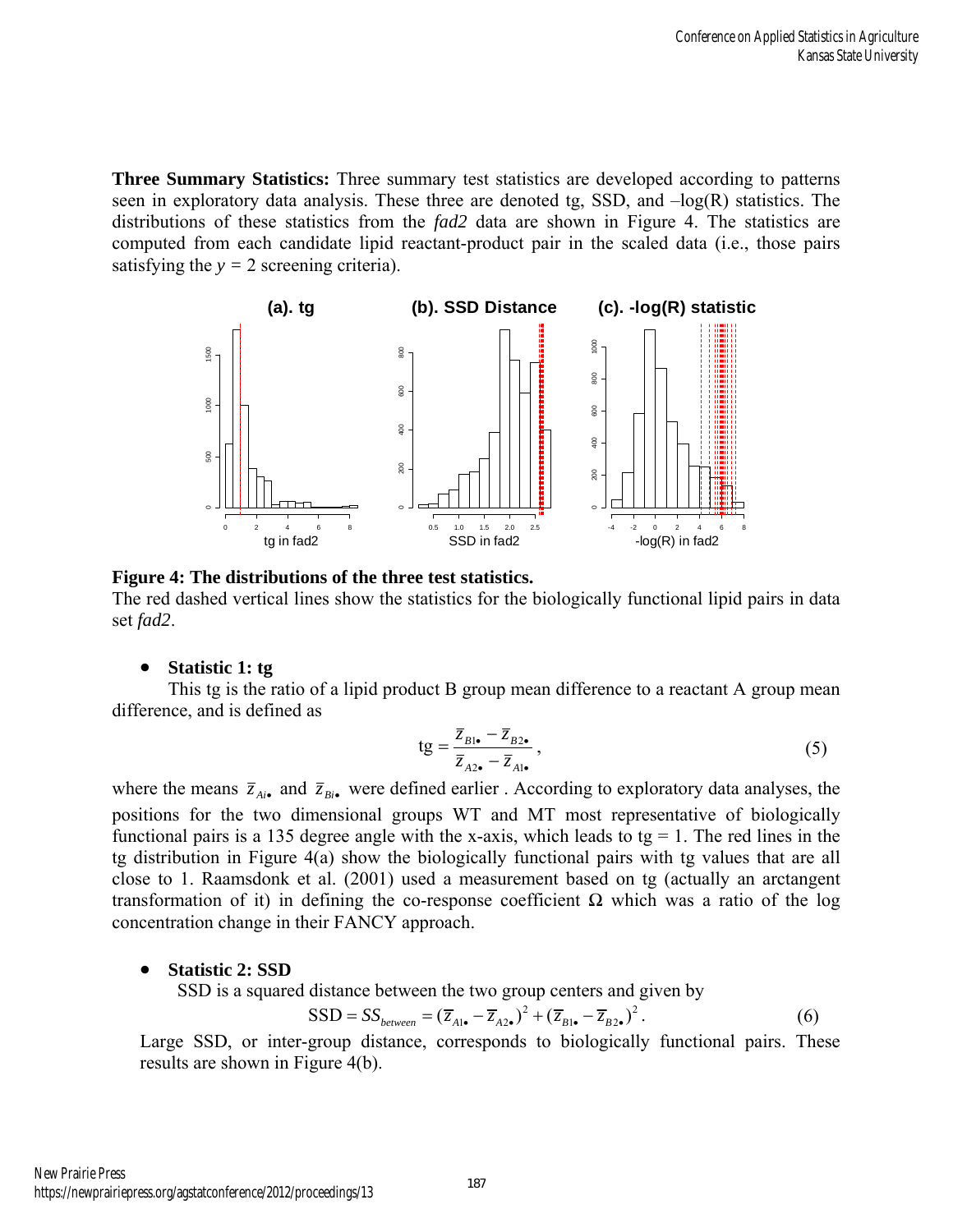# **Statistic 3: R**

When used alone, the tg statistic does not capture all characteristics of potential reactantproduct pairs. Similarly, the SSD statistic also has a disadvantage. If the inter-group distance is very large, but the angle between the groups is very different from 135º, then the result using just SSD may not select the true candidate reactant-product pairs. That is, using SSD alone may lead to false discoveries.

In Figure 5, the data points (bio.tg, bio.SSD) from the 18 different biologically functional pairs show them to be close to the top peak with coordinates (1, 2.684). Therefore, a statistic combining both tg and SSD at the same time is proposed. This combined statistic, called R, can eliminate the respective limitations of tg and SSD while keeping their advantages. The statistic R is defined as

$$
R = (tg-1)^{2} + (SSD - max(SSD))^{2}.
$$
 (7)

The value  $max(SSD)$  is set to 2.684 from the theoretical maximum SSD from the proposition for our samples of size 5 in each group. The value of R should not ever be exactly zero. The lipid pairs that are of interest will have values of R near zero.

For improved interpretability and separation of small values of R, the R statistics are transformed by  $-\log(R)$  so that large values of  $-\log(R)$  are those of interest. Figure 4(c) shows the distribution of the transformed R statistic,  $-\log(R)$ . The biologically functional pair's  $-\log(R)$ statistics (red lines) show that the larger values of  $-log(R)$  reflect results that are of interest.





The vertical red line shows tg  $= 1$ . The horizontal red line shows an arbitrary cutoff point at SSD  $= 2.3$ . The black points are the (tg, SSD) coordinates for each lipid pair. The red points at the peak are the biologically functional pairs. The peak area contains the most interesting lipid pairs with large SSD values and tg close to 1.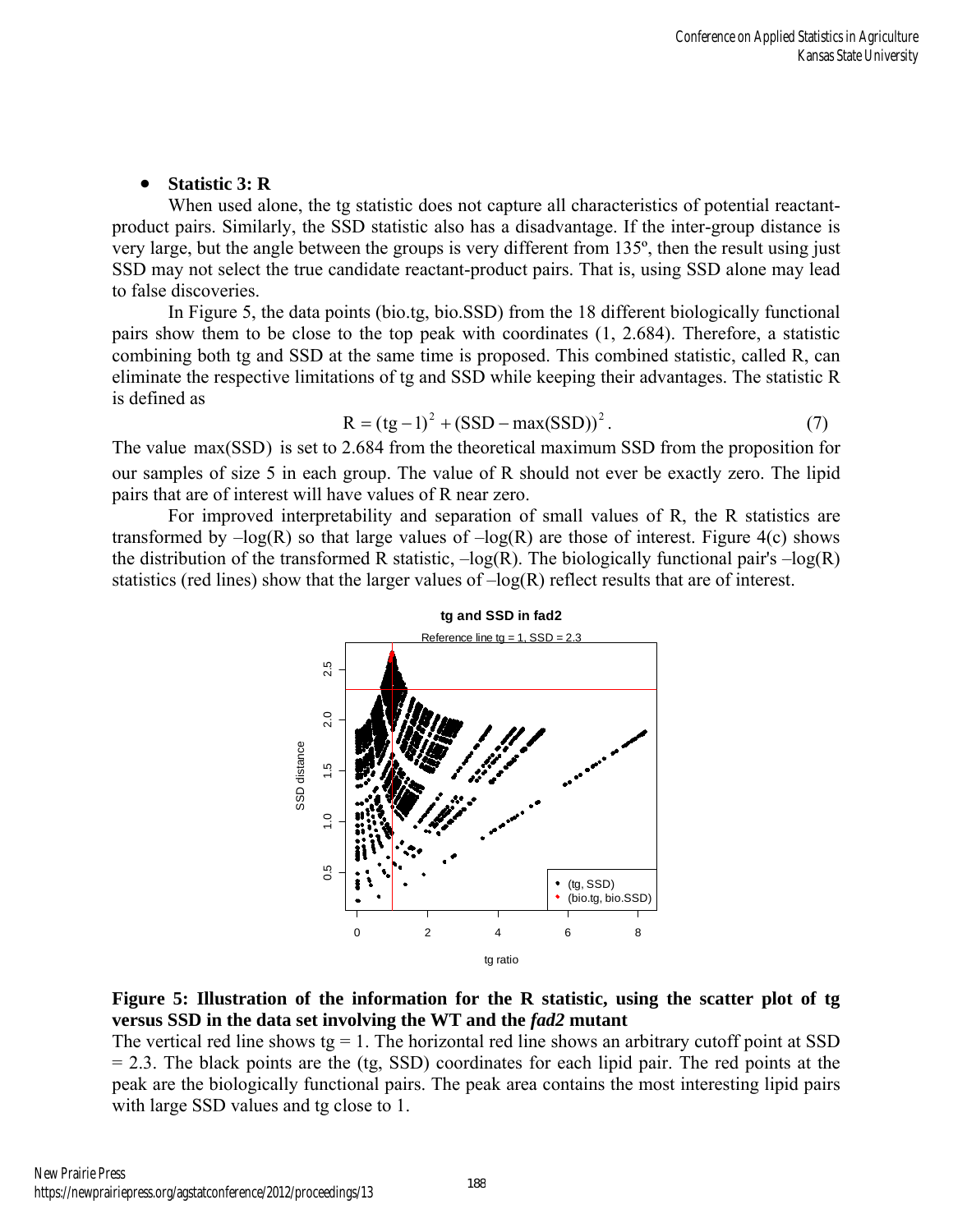Note that in Figure 5, the scatter plot of tg and SSD shows curved patterns because tg and SSD are both functions of the means,  $\bar{z}_{Ai}$  and  $\bar{z}_{Bi}$  as shown previously.

#### **4. Discussion and Future Work**

In conclusion, the three statistics derived in section 3 were based on the exploration of data according to the screening principle illustrated in Figure 1. From the above analysis, we can see that the three statistics reflect the data characteristics for lipid pairs that are biologically functional reactant-product pairs whose reaction is modified by the mutation in the organism. They can be employed separately or combined as a whole. So as metrics themselves, they are useful quantities for ranking reactant-product pairs as potentially affected by a mutation in cases where the role of the mutation is unknown. Analysis of other mutant data sets in which biologically functional pairs were known revealed the same pattern for the defined metrics as seen above in Figures 4 and 5. As such, we propose these metrics for identifying reactions that are modified by mutations of unknown function. Work is in currently in progress and planned to do this with new data sets.

There are still improvements that can be made to a statistical method for detecting such pairs. After the three statistics are found from the above example, the empirical distributions of the three statistics can be presented as shown in Figure 4. To assess statistical significance, this empirical distribution could be compared with a distribution of the statistics under some null hypothesis. Null distributions of statistics can often be generated by bootstrap resampling methods, under a condition for which the null hypothesis is true. A challenge that arises is how to specify an appropriate null hypothesis. One null hypothesis is  $H_0$ :  $F = G$ , where *F* is a multivariate distribution of lipid concentrations for the WT group and *G* is the distribution for the MT group. This null hypothesis is easy to accommodate in a bootstrap procedure and some initial work has been done. However, this null hypothesis may be too restrictive in situations where a mutation substantially modifies concentrations in the entire lipidome. We have seen that in some data sets, the bootstrap null distributions of the test statistics, SSD and  $-log(R)$ , deviate quite far from the empirical distributions. The results suggest strong mutation effects in the data sets. A less restrictive null hypothesis would be the following intersection-union hypotheses,

$$
H_0: \mu_{Aw} \ge \mu_{Am} \text{ or } \mu_{Bw} \le \mu_{Bm}
$$
  

$$
H_A: \mu_{Aw} < \mu_{Am} \text{ and } \mu_{Bw} > \mu_{Bm}.
$$

Bootstrap sampling under these hypotheses may be more reasonable for the application considered here.

When conducting the exploratory analysis, the prescreening of candidate pairs was done with the *y* statistic as defined in equation (4). If attempting to derive a probabilistic certainty to a list of findings, the sampling variability of this prescreening step may also need to be incorporated. Also, the metrics that were defined were largely based on differences in means. One might also wonder if differences in sample variances might also be used to evaluate candidate pairs. It is unclear at this point to what extent or how the sample standard deviations may be altered by the mutation. One exception would be if the mutation completely blocked the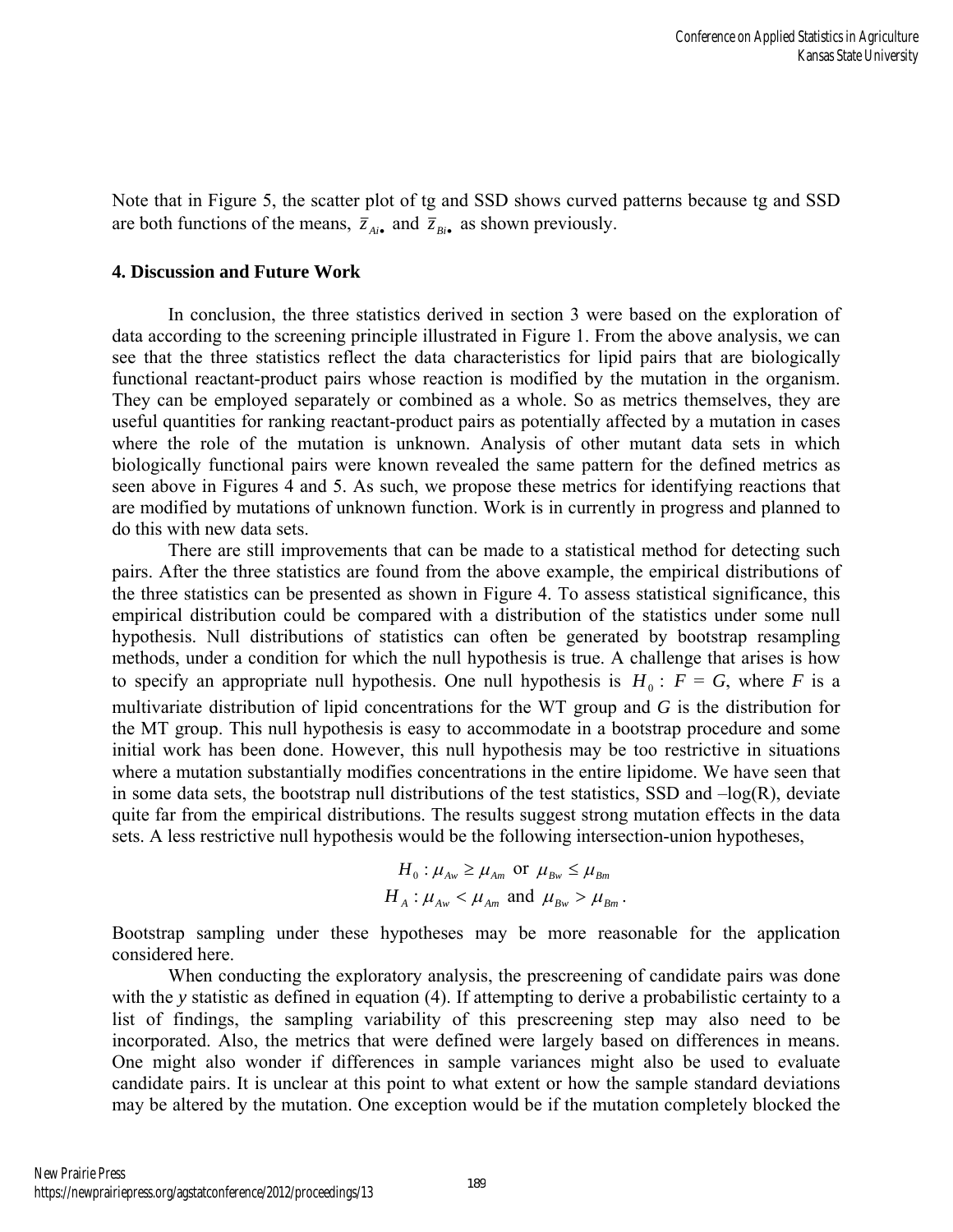reaction and the formation of the lipid product. In such a case, one might expect the candidate product would be positive in the wildtype organism and exactly zero in all samples in the mutant. This has been rarely seen and it is not always clear whether zero concentrations are real zeros or simply below the limit of detection for the instrument.

As development of methods for the analysis of gene expression data progressed over the past years, attention turned to methods for simulating realistic high-dimensional data. Previously, data were often simulated (and still are) from multivariate normal distributions with restrictive dependence structures. Simulating more realistic gene expression data was considered in Gadbury et al. (2008). Simulating realistic lipidomic data is likely to be challenging. Still it will be necessary in order to evaluate the performance of new statistical methods for analyzing lipidomic data. This is another area of research to be explored.

#### **Acknowledgements**

The authors acknowledge Lixia Fan, George Milliken, Haiyang Wang, Lili Cheng, Richard Jeannotte, and Ashis Nandi for earlier work leading to that reported herein.

#### **References**

- Arondel, V., Lemieux, B., Hwang, I., Gibson, S., Goodman, H.M. and Somerville, C.R. (1992). Map-based cloning of a gene controlling omega-3 fatty acid desaturation in *Arabidopsis*. *Science*, 258, 1353-1355.
- Blei, I., Odian G. (2006). General, organic, and biochemistry. Second edition, New York: W.H. Freeman and Company.
- Dixon, R. A., Gang, D. R., Charlton, A. J., Fiehn, O., Kuiper, H. A., Reynolds, T. L., Tjeerdema, R. S., Jeffery, E. H., German, J. B., Ridley, W. P. and Seiber, J. N. (2006). Applications of Metabolomics in Agriculture. *Journal of Agricultural and Food Chemistry*, 54, 8984-8994.
- Dunn, W. B., Ellis, D. I. (2005). Metabolomics: Current analytical platforms and methodologies. *Trends in analytical chemistry*, 24, 285-294.
- Falcone, D.L., Gibson, S., Lemieux, B. and Somerville, C. (1994). Identification of a gene that complements an Arabidopsis mutant deficient in chloroplast omega 6 desaturase activity. *Plant Physiology*, 106, 1453-1459.
- Fan, L. (2010). An exploratory method for identifying reactant-product lipid pairs from lipidomic profiles of wild-type and mutant leaves of *Arabidopsis thaliana*. Master report. Kansas State University.
- Fukushima, A., Kusano, M., Redestig H., Arita, M., Saito, K. (2011). Metabolomic correlationnetwork modules in Arabidopsis based on a graph-clustering approach. *BMC Systems Biology*, 5, 1-12.
- Gadbury, G. L., Xiang, Q., Yang, L., Barnes, S., Page, G. P., Allison, D. B. (2008). Evaluating statistical methods using plasmode data sets in the age of massive public databases: An illustration using False Discovery Rates. *PLos Genetics*, 4(6).
- Gao, J., Ajjawi, I., Manoli, A., Sawin, A., Xu, C., Froehlich, J. E., Last, R. L. Benning, C. (2009). FATTY ACID DESATURASE4 of Arabidopsis encodes a protein distinct from characterized fatty acid desaturases. *The Plant Journal*, 60, 832–839.